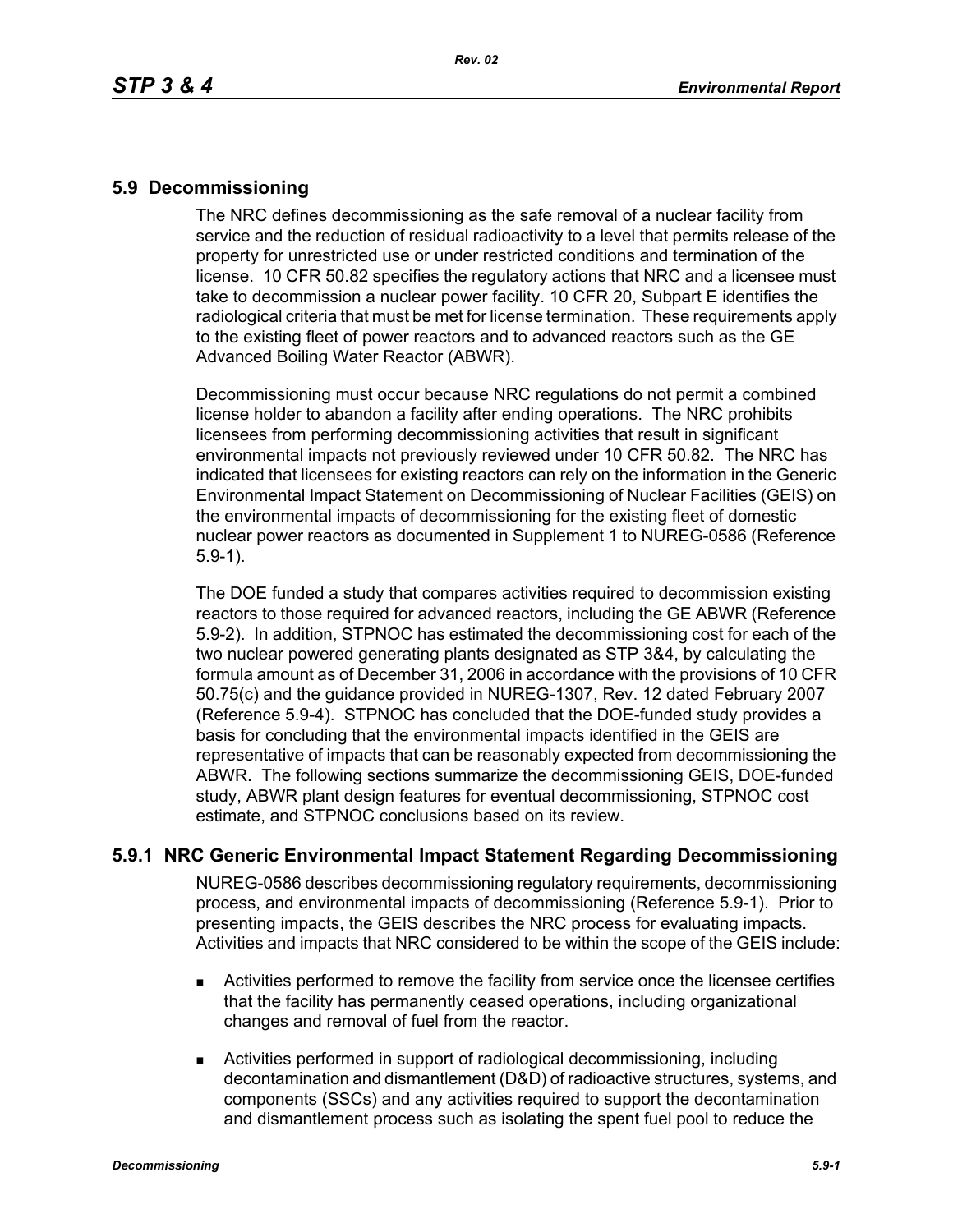scope of required safeguards and security systems so D&D can proceed on the balance of the facility without affecting the spent fuel.

- Activities performed in support of dismantlement of nonradiological SSCs, such as diesel generator buildings and cooling towers.
- Activities performed up to license termination and their resulting impacts as provided by the definition of decommissioning, including shipment and processing of radioactive waste.
- **Nonradiological impacts occurring after license termination from activities** conducted during decommissioning.
- **EXEC** Activities related to release of the facility.
- Human health impacts from radiological and nonradiological decommissioning activities.

According to Section 5.9 of NUREG-1555 (Reference 5.9-3), studies of social and environmental effects of decommissioning large commercial power generating units have not identified any significant impacts beyond those considered in the GEIS on decommissioning. The GEIS evaluates the environmental impact of the following three decommissioning methods:

- **DECON** The equipment, structures, and portions of the facility and site that contain radioactive contaminants are removed or decontaminated to a level that permits termination of the license shortly after cessation of operations.
- SAFSTOR The facility is placed in a safe stable condition and maintained in that state (safe storage) until it is subsequently decontaminated and dismantled to levels that permit license termination. During SAFSTOR, a facility is left intact, but the fuel is removed from the reactor vessel and radioactive liquids are drained from systems and components and then processed. Radioactive decay occurs during the SAFSTOR period, thus reducing the quantity of contaminated and radioactive material that must be disposed of during the decontamination and dismantlement of the facility at the end of the storage period.
- ENTOMB This alternative involves encasing radioactive SSCs in a structurally long-lived substance, such as concrete. The entombed structure is appropriately maintained, and continued surveillance is carried out until the radioactivity decays to a level that permits termination of the license.

Definitive plans for decommissioning are required by the NRC after a decision has been made to cease operations. The general environmental impacts are summarized in this section, because detailed analyses of decommissioning alternatives are not prepared until cessation of operations.

As discussed in NUREG-0586, decommissioning a nuclear facility that has reached the end of its useful life generally has a positive environmental impact. The air quality,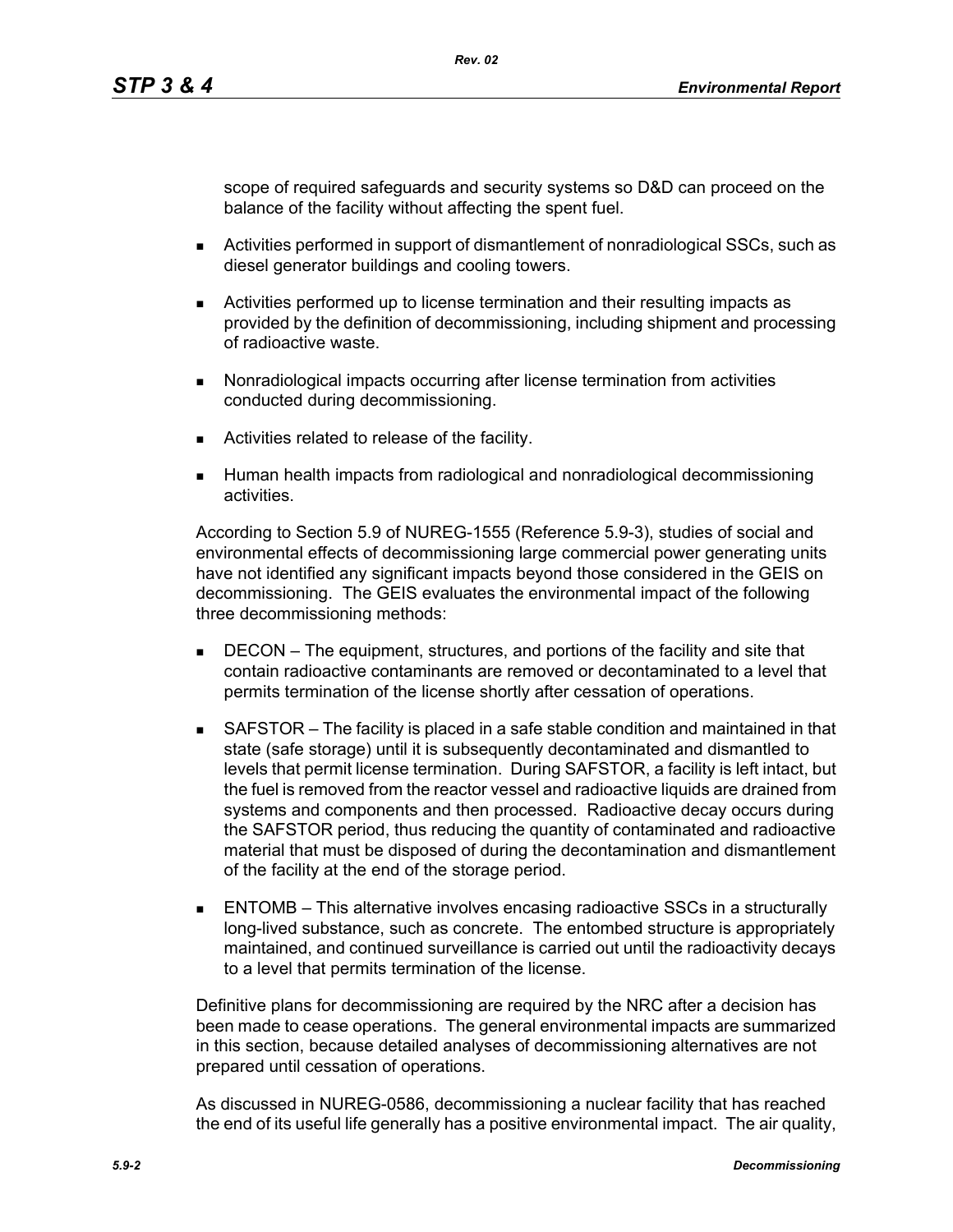*Rev. 02*

water quality, and ecological impacts of decommissioning are expected to be substantially smaller than those of power plant construction or operation because the level of activity and the releases to the environment are expected to be smaller during decommissioning than during construction and operation. The major environmental impact, regardless of the specific decommissioning option selected, is the commitment of small amounts of land for waste burial in exchange for the potential reuse of the land where the facility is located. Socioeconomic impacts of decommissioning will result from the demands on, and contributions to, the community by the workers employed to decommission a power plant (Reference 5.9-3).

Experience with decommissioned power plants has shown that the occupational exposures during the decommissioning period are comparable to those associated with refueling and plant maintenance when a plant is operational. Each potential decommissioning alternative will have radiological impacts from the transport of materials to their disposal sites. The expected impact from this transportation activity will not be significantly different from normal operations (Reference 5.9-3).

# **5.9.2 DOE-Funded Study on Decommissioning Costs**

The total cost of decommissioning depends on many factors, including the sequence and timing of the various stages of the program, location of the facility, current radioactive waste burial costs, and plans for spent fuel storage. To ensure that a lack of funds does not result in delays in or improper conduct of decommissioning that may adversely affect public health and safety, 10 CFR 50.75 requires that operating license applicants and licensees provide reasonable assurance that adequate funds for performing decommissioning will be available at the end of operation. To provide this assurance, the regulation requires that two factors be considered: (1) the amount of funds needed for decommissioning, and (2) the method used to provide financial assurance. At its discretion, an applicant may submit a certification based either on the formulas provided in 10 CFR 50.75 or, when a higher funding level is desired, on a facility-specific cost estimate that is equal to or greater than that calculated using the formula in 10 CFR 50.75, consistent with guidance provided by Regulatory Guide 1.159 (Reference 5.9-5).

To support development of advanced reactors for production of electric power and to establish the requirements for providing reasonable assurance that adequate funds for performing decommissioning will be available at the end of plant operations, a study was commissioned by DOE (Reference 5.9-2). The study presents estimates of the costs to decommission the advanced reactor designs following a scheduled cessation of plant operations. Four reactor types were evaluated in this report: the GE ABWR, the GE Economic Simplified Boiling Water Reactor (ESBWR), the Westinghouse Advanced Passive Pressurized Water Reactor (AP1000), and the Atomic Energy of Canada, Limited (AECL) Advanced CANDU Reactor (ACR-700). The cost analysis described in the study is based on the prompt decommissioning alternative, or DECON, as defined in NUREG-0586. The DECON alternative is also the basis for the NRC funding regulations in 10 CFR 50.75 and use of the DECON alternative for the advanced reactor designs facilitates the comparison with NRC estimates and financial provisions.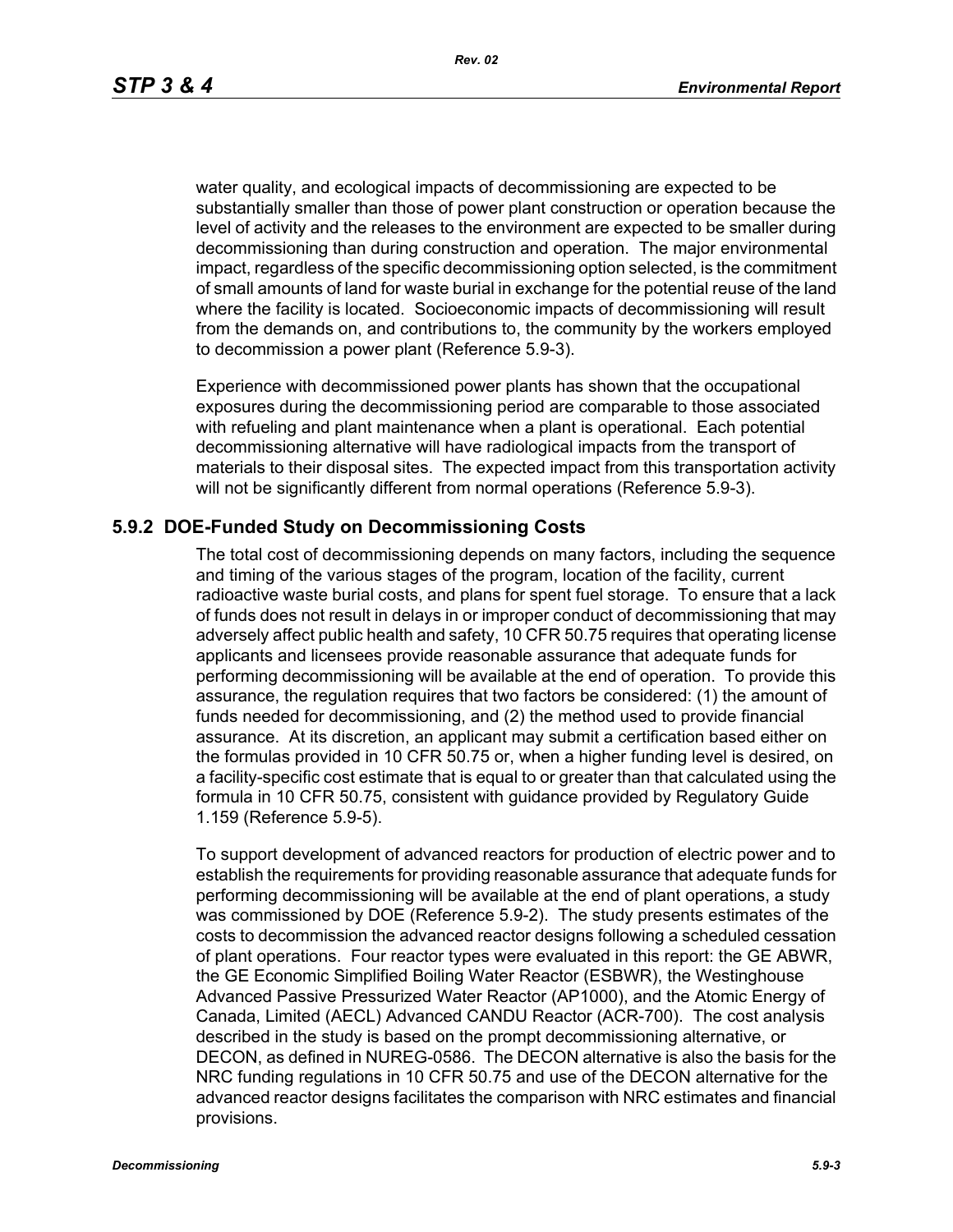DECON comprises four distinct periods of effort:

- *(1)* Pre-shutdown planning/engineering
- *(2)* Plant deactivation and transition (no activities are conducted during this period that will affect the safe operation of the spent fuel pool)
- *(3)* Decontamination and dismantlement with concurrent operations in the spentfuel pool until the pool inventory is zero
- *(4)* License termination

Each of the decommissioning activities evaluated in the GEIS is performed during one or more of the periods identified above. Because of the delays in development of the federal waste management system, it may be necessary to continue operation of a dry fuel storage facility on the reactor site after the reactor systems have been dismantled and the reactor nuclear license terminated. However, these latter storage costs areconsidered operational costs and are not considered part of decommissioning (Reference 5.9-1).

The cost estimates described in the DOE study were developed using the same cost estimating methodology used by NRC and consider the typical features of a generic site located in the southeast, including the nuclear steam supply systems, power generation systems, support services, site buildings, and ancillary facilities. STPNOC considers this to be a valid approach for STP 3 & 4. The estimates are based on numerous fundamental assumptions, including labor costs, low-level radioactive waste disposal costs and practices, regulatory requirements, and project contingencies. The primary cost contributors identified in the study are either labor-related or associated with the management and disposition of the radioactive waste. Overall, the DOE study concluded that with consistent operating and management assumptions, the total decommissioning costs projected for the advanced reactor designs are comparable to those projected by NRC for operating reactors with appropriate reductions in costs due to reduced physical plant inventories (Reference 5.9-2).

# **5.9.3 ABWR Plant Design Features for Decommissioning**

The reduction of personnel exposure during decommissioning depends to a large extent on the same general principles for occupational exposure as for normal operations. The ABWR design emphasizes the use of materials selected to have low corrosion rates and reduced buildup of radioactivity on equipment, resulting in lower radiation fields after plant operations and lower activity rates to contend with during the decommissioning process. Decontamination connections on equipment used for light decontamination prior to maintenance can be successfully used to perform heavy acid wash decontamination after final operations to remove more embedded contaminants. The overall design of the plant allows for repair and maintenance including change-out of all major equipment with a few limited exceptions. This allows for all the plant equipment to be readily removed from the buildings after shutdown for disassembly, decontamination, and disposal. Special attention has been given in the design to provide access and equipment handling capabilities for the maintenance of major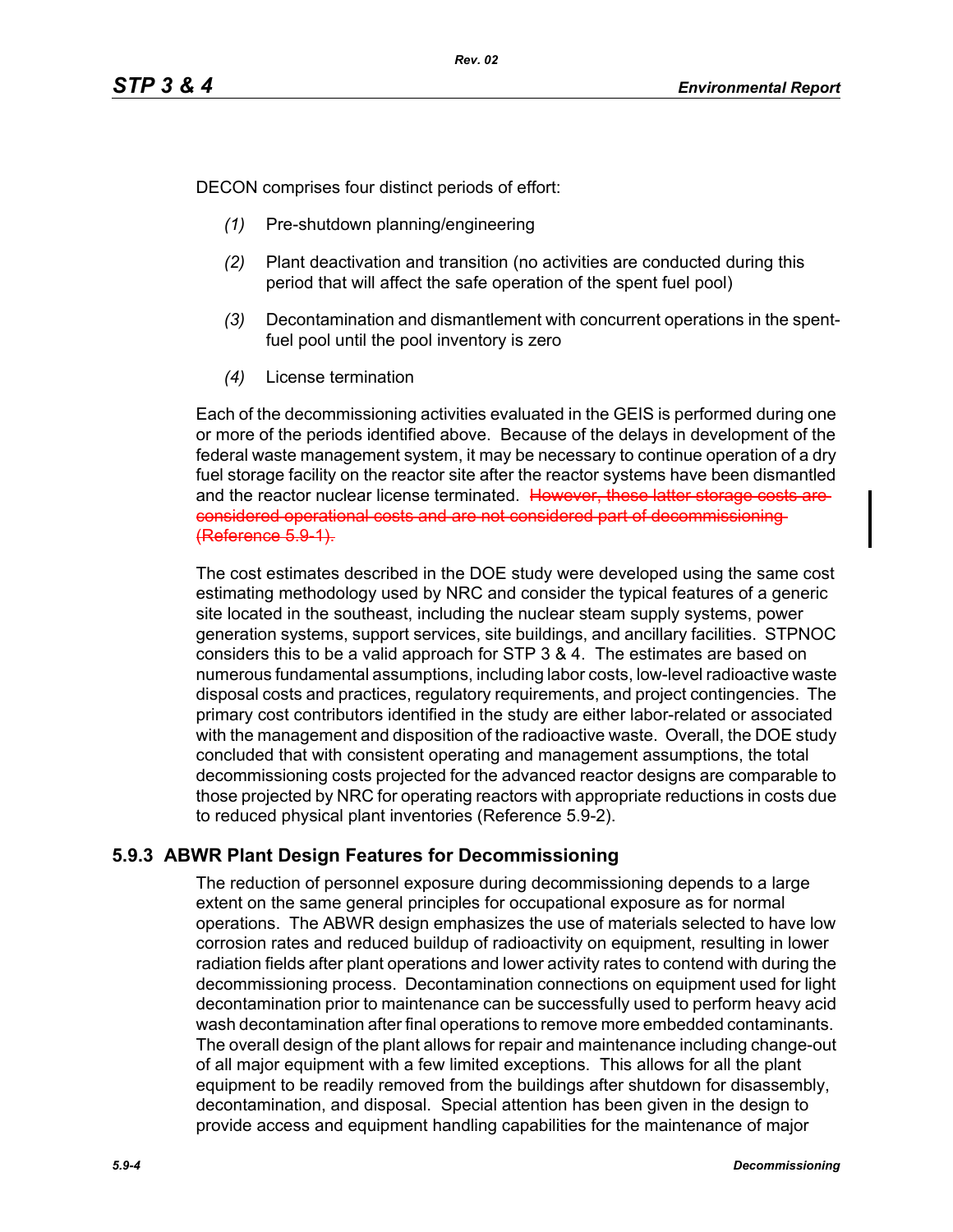*Rev. 02*

components. These design features, such as overhead monorails, lifting devices, and in-place ladders enhance access and removal of equipment and access to all parts of the plant except those most heavily contaminated. Additionally, two operational activities have a significant effect on decommissioning: (1) maintenance of plant water chemistry within existing limitations to minimize contamination, and (2) maintaining records of plant modifications to minimize post-operational uncertainty due to changes in equipment, piping, and electrical routing or inventive modifications.

# **5.9.4 STP Units 3 and 4 Decommissioning Cost Estimate**

STPNOC has established a decommissioning cost estimate for each of the GE ABWR units proposed to be constructed on the STP site in order to assess the financial obligations pertaining to the eventual decommissioning of the two units. Part 1.4 of the COLA describes the plans for providing financial assurance for the decommissioning of the two units and includes a certification regarding the cost estimate for each unit, which is provided in Table 1.4 appended to Part 1 of the COLA. The cost estimate or "formula amount" for the minimum certification is calculated in accordance with the provisions of 10 CFR 50.75(c) and the guidance provided in NUREG-1307, Rev. 12 dated February 2007 (Reference 5.9-4), which assumes the DECON decommissioning alternative. The estimate assumes the removal of all contaminated and activated plant components and structural materials such that the owner may then have unrestricted use of the site with no further requirements for an operating license. Similar to the DOE study, the primary cost contributors identified are labor-related or associated with the management and disposition of the radioactive waste.

The STPNOC projected cost to decommission each of the GE ABWRs is estimated to be approximately \$517 million, reported in end of year 2006 dollars. This minimum certification amount for each plant was calculated using the formula delineated in 10 CFR 50.75(c)(1) and appropriate escalation indices, including the waste burial factor provided in NUREG-1307, Rev. 12, for the vendor waste processing option.

## **5.9.5 Conclusions**

STPNOC compared the activities analyzed in the GEIS of the environmental impacts associated with decommissioning the existing fleet of domestic nuclear power reactors with the activities that form the basis for decommissioning cost estimates prepared by DOE for advanced reactor designs and determined that the scope of activities is the same. Projected physical plant inventories associated with advanced reactor designs will generally be less than those for currently operating power reactors due to advances in technology that simplify maintenance and benefit decommissioning. Based on this comparison, STPNOC has concluded that the environmental impacts identified in the GEIS are representative of impacts that can be reasonably expected from decommissioning the GE ABWR.

STPNOC has projected a total decommissioning cost estimate using the NRC's formula amount in accordance with 10 CFR 50.75(c)(1). The cost projected to decommission two GE ABWRs using the DECON alternative is estimated to be \$1.034 billion, reported in end of year 2006 dollars. As permitted by NRC's rules, the

 $\mathbf I$